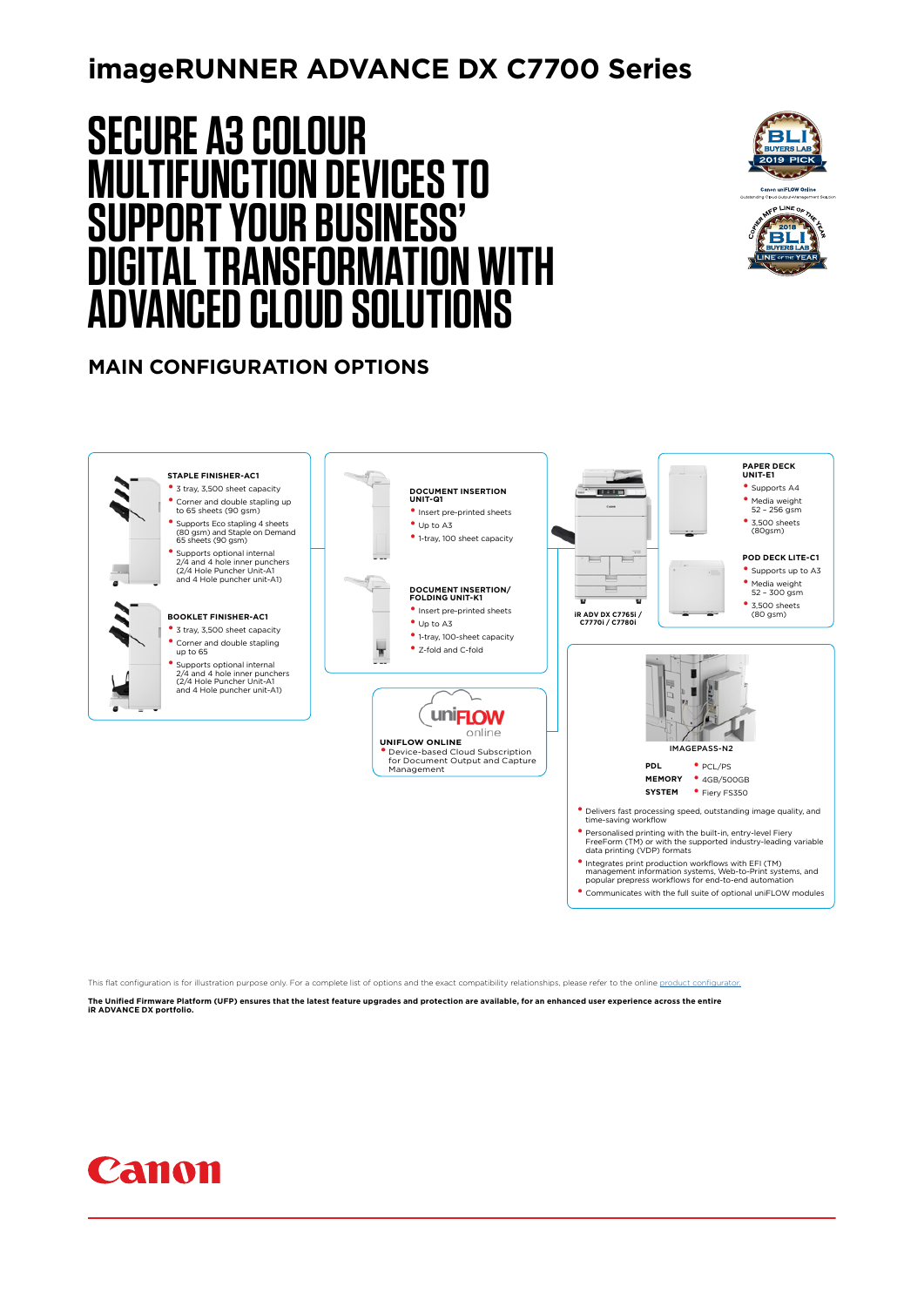#### **TECHNICAL SPECIFICATIONS**

## **imageRUNNER ADVANCE DX C7700 Series**

|                                                   |                                                                                                                                                                                                                                                                                               | Printing from mobile and                          |                                                                                                                                                                                                                                                                                      |
|---------------------------------------------------|-----------------------------------------------------------------------------------------------------------------------------------------------------------------------------------------------------------------------------------------------------------------------------------------------|---------------------------------------------------|--------------------------------------------------------------------------------------------------------------------------------------------------------------------------------------------------------------------------------------------------------------------------------------|
| <b>MAIN UNIT</b>                                  |                                                                                                                                                                                                                                                                                               | cloud                                             | AirPrint, Mopria Google Cloud Print,<br>Canon PRINT Business and uniFLOW Online                                                                                                                                                                                                      |
| Machine type<br>Core functions                    | A3 Color Laser Multifunctional<br>Print, Copy, Scan, Send, Store and Optional Fax                                                                                                                                                                                                             |                                                   | A range of software and MEAP-based solutions are<br>available to provide printing from mobile devices or                                                                                                                                                                             |
| Processor                                         | 1.7GHz Dual Core Processor                                                                                                                                                                                                                                                                    |                                                   | internet-connecte d devices and cloud-based services                                                                                                                                                                                                                                 |
| <b>Control Panel</b>                              | Standard: 10.1" TFT LCD WSVGA Color Touch panel                                                                                                                                                                                                                                               |                                                   | depending on your requirements.<br>Please contact your sales representative for further                                                                                                                                                                                              |
|                                                   | Optional: 10.4" TFT LCD SVGA Color Upright Touch Panel                                                                                                                                                                                                                                        |                                                   | information.                                                                                                                                                                                                                                                                         |
| Memory                                            | Standard: 4.0GB RAM                                                                                                                                                                                                                                                                           | Fonts                                             | PS fonts: 136 Roman<br>PCL fonts: 93 Roman, 10 Bitmap fonts, 2 OCR fonts, Andalé                                                                                                                                                                                                     |
| <b>Hard Disk drive</b>                            | Standard*: 320 GB(available disk space: 250 GB),<br>Optional: 250GB, 1TB<br>* A different initial HDD may be used.                                                                                                                                                                            |                                                   | Mono WT J/K/S/T*1 (Japanese, Korean, Simplified and<br>Traditional Chinese), Barcode fonts*2                                                                                                                                                                                         |
| <b>Mirroring Hard Disk Drive</b>                  | Optional                                                                                                                                                                                                                                                                                      |                                                   | *1 Optional PCL International Font Set-A1 is required.<br>*2 Optional Barcode Printing Kit-D1 is required.                                                                                                                                                                           |
| <b>Interface Connection</b>                       | <b>NETWORK</b>                                                                                                                                                                                                                                                                                | <b>Print Features</b>                             | Secured Print, Secure Watermark, Header/Footer, Page                                                                                                                                                                                                                                 |
|                                                   | Standard: 1000Base-T/100Base-TX/10Base-T, Wireless<br>LAN(IEEE 802.11 b/g/n)<br>Optional: NFC, Bluetooth Low Energy<br><b>OTHERS</b>                                                                                                                                                          |                                                   | Layout, Two-sided Printing, Mixed Paper Sizes/<br>Orientations, Front/Back Covers, Toner Reduction, Poster<br>Printing, Forced hold printing, Print Date, Scheduled<br>Printing, Printing Using a Virtual Printer                                                                    |
|                                                   | Standard: USB 2.0(Host) x2, USB 3.0(Host) x1, USB<br>2.0(Device) x1<br>Optional: Serial Interface, Copy Control Interface                                                                                                                                                                     | <b>Operating System</b>                           | UFRII: Windows*7/8.1/10/Server2008/Server2008 R2/<br>Server2012/Server2012 R2/Server2016/Server2019,<br>Mac OS X(10.10 or later)                                                                                                                                                     |
| <b>Paper Supply Capacity</b><br>(A4, 80gsm)       | Standard: 3,550 sheets<br>250-sheet Multi-purpose tray1,<br>1,100-sheet Paper Deck x 2,<br>550-sheet Paper Cassette x 2<br>Maximum: 7,050 sheets<br>(with Paper Deck Unit-E1 or POD Deck Lite-C1)                                                                                             |                                                   | PCL: Windows*7/8.1/10/Server2008/Server2008 R2/<br>Server2012/Server2012 R2/Server2016/Server2019<br>PS: Windows*7/8.1/10/Server2008/Server2008 R2/<br>Server2012/Server2012 R2/Server2016/Server2019,<br>Mac OS X(10.10 or later)<br>PPD: Windows*7/8.1/10, Mac OS X(10.9 or later) |
| Paper output capacity<br>(A4, 80gsm)              | 250 sheets (with Copy Tray-R2)<br>Maximum: 3,500 Sheets<br>(with Staple Finisher-AC1 or Booklet Finisher-AC1)                                                                                                                                                                                 |                                                   | McAfee Embedded Control Software<br>As of July, 2019.                                                                                                                                                                                                                                |
| <b>Finishing capabilities</b>                     | With options: Collate, Group, Offset, Staple, Saddle Stitch,<br>Hole Punch, Eco Staple, Staple On Demand, Document<br>Insertion, Z-fold, Half-fold, C-fold                                                                                                                                    | <b>COPY SPECIFICATIONS</b><br>Copy Speed (BW/CL)  | iR-ADV DX C7780i:<br>Up to 80/70 ppm (A4, A5*, A5R, A6R*), Up to 40/35 ppm                                                                                                                                                                                                           |
| Supported media types                             | Multi-purpose tray: Thin, Plain, Recycled, Color, Heavy,<br>Coated, Textured, Tracing, Bond, Transparency, Label,<br>Pre-punched, Letterhead, Tab, Envelope                                                                                                                                   |                                                   | (A3), Up to 56/49 ppm (A4R)<br>iR-ADV DX C7770i:<br>Up to 70/65 ppm (A4, A5*, A5R, A6R*), Up to 35/32 ppm                                                                                                                                                                            |
|                                                   | Paper Deck(Right/Left): Thin, Plain, Recycled, Color, Heavy,<br>Tracing, Bond, Transparency, Bond, Pre-punched,<br>Letterhead                                                                                                                                                                 |                                                   | (A3), Up to 49/46 ppm (A4R)<br>iR-ADV DX C7765i:<br>Up to 65/60 ppm (A4, A5*, A5R, A6R*), Up to 32/30 ppm                                                                                                                                                                            |
|                                                   | Paper Cassettes (Upper/Lower): Thin, Plain, Recycled,<br>Color, Heavy, Bond, Transparency, Pre-punched,<br>Letterhead, Tab*1, Envelope*2                                                                                                                                                      |                                                   | (A3), Up to 46/42 ppm (A4R)<br>*A5/A6R (1-sided)                                                                                                                                                                                                                                     |
|                                                   | *1 Tab Feeding Attachment-F1 is required<br>*2 Envelope Feeder Attachment-F1 is required.                                                                                                                                                                                                     | First-Copy-Out Time (A4)<br>(BW/CL)               | iR-ADV DX C7780i: Approx. 4.4/5.4 seconds or less<br>iR-ADV DX C7770i: Approx. 4.8/5.9 seconds or less                                                                                                                                                                               |
| Supported media sizes                             | Multi-purpose tray:<br>Standard size: SRA3, A3, A4, A4R, A5, A5R, A6R, B4, B5, B5R                                                                                                                                                                                                            |                                                   | iR-ADV DX C7765i: Approx. 4.8/5.9 seconds or less                                                                                                                                                                                                                                    |
|                                                   | Custom size: 100.0x148.0 mm to 330.2x487.7 mm<br>Envelope: COM10 No.10, Monarch, DL, ISO-C5                                                                                                                                                                                                   | Copy resolution (dpi)                             | 600 x 600                                                                                                                                                                                                                                                                            |
|                                                   | Free size: 100.0 x 148.0 mm to 330.2 x 487.7 mm                                                                                                                                                                                                                                               | <b>Multiple Copies</b>                            | Up to 9,999 copies                                                                                                                                                                                                                                                                   |
|                                                   | Envelope custom size: 90.0x148 mm to 330.2x487.7 mm<br>Paper Decks(Right/Left):<br>Standard size: A4, B5                                                                                                                                                                                      | <b>Copy Density</b><br>Magnification              | Automatic or Manual (9 Levels)<br>Variable zoom: 25% to 400% (1% Increments)                                                                                                                                                                                                         |
|                                                   | Paper Cassettes(Upper/ Lower):                                                                                                                                                                                                                                                                |                                                   | Preset reduction/enlargement: 25%, 50%, 70%, 100%(1:1),<br>141%, 200%, 400%                                                                                                                                                                                                          |
|                                                   | Standard size: SRA3, A3, A4, A4R, A5, A5R, A6R, B4, B5, B5R<br>Custom size: 139.7x182.0mm to 330.2x487.7mm<br>Envelope: COM10 No.10, Monarch, DL, ISO-C5<br>Envelope custom size: 98.0x148.0mm to 330.2x487.7mm                                                                               | <b>Copy Features</b>                              | Preset R/E Ratios by Area, Two-Sided, Density Adjustment,<br>Original Type Selection, Interrupt Mode, Book to Two<br>Pages, Two-sided Original, Job Build, N on 1, Add Cover,<br>Insert Sheets, Different Size Originals, Page Numbering,                                            |
| Supported media weights                           | Multi-purpose tray: 52 to 300 gsm<br>Paper Deck(Right/Left): 52 to 220 gsm<br>Paper Cassette(Upper/Lower): 52 to 256 gsm<br>Duplex: 52 to 220 gsm                                                                                                                                             |                                                   | Copy Set Numbering, Sharpness, Erase Frame, Secure<br>Watermark, Print Date, Gutter, Print & Check, Negative/<br>Positive, Repeat Images, Merge Job Blocks, Mirror Image,<br>Store in Mail Box, Superimpose Image, Copy ID Card, Skip                                                |
| Warm-up Time                                      | Quick startup mode: 4 seconds or less*<br>*Time from device power on to when the copy icon appears and is<br>enabled to operate on the touch panel display                                                                                                                                    |                                                   | Blank Pages, Free Size Original, Color Mode, Reserved<br>copy, Copy Sample                                                                                                                                                                                                           |
|                                                   | From Sleep Mode: 30 Seconds or Less                                                                                                                                                                                                                                                           | <b>SCAN SPECIFICATIONS</b>                        |                                                                                                                                                                                                                                                                                      |
|                                                   | From Power On: 30 seconds or less*<br>*Time from device power-on, until copy ready(not print reservation)                                                                                                                                                                                     | Type                                              | Single-pass Duplexing Automatic Document Feeder*<br>[2-sided to 2-sided (Automatic)]                                                                                                                                                                                                 |
| Dimensions (W x D x H)                            | 689x937x1.185 mm                                                                                                                                                                                                                                                                              |                                                   | * Detect Feeder Multi Sheet Feed is supported.                                                                                                                                                                                                                                       |
| Installation Space(W x D)                         | Basic: 2,026 x 1,524 mm (with Front door open +                                                                                                                                                                                                                                               | <b>Document Feeder Paper</b><br>Capacity (80 gsm) | Up to 200 Sheets                                                                                                                                                                                                                                                                     |
|                                                   | Multi-purpose tray/upper-right cover open + Buffer Pass-M1 +<br>Booklet Finisher-AC1/extension tray & rotary tray extended )<br>Fully Configured: 2,621 x 1,524 mm (with POD Deck Lite-C1<br>+ Buffer Pass-M1 + Document Insertion Unit-Q1 + Booklet<br>Finisher-AC1/extension tray extended) | Acceptable originals and<br>weights               | Platen: Sheet, Book, and 3-Dimensional objects<br>Document Feeder media weight:<br>1-sided scanning: 38 to 220 gsm (BW, CL)<br>2-sided scanning: 38 to 220 gsm (BW, CL)                                                                                                              |
| Weight                                            | Approx. 255 kg (including toner)                                                                                                                                                                                                                                                              | Supported media sizes                             | *An acceptable weights of A6R or smaller is 50 to 220gsm.<br>Platen: max. scanning size up to 297.0 x 431.8 mm                                                                                                                                                                       |
| PRINT SPECIFICATIONS<br>Print Speed (BW/CL)       | iR-ADV DX C7780i:                                                                                                                                                                                                                                                                             |                                                   | Document Feeder media size:<br>A3, A4, A4R, A5, A5R, A6R, B4, B5, B5R, B6R,<br>Custom size: 70.0x139.7 mm to 304.8x431.8 mm                                                                                                                                                          |
|                                                   | Up to 80/70 ppm (A4, A5*, A5R, A6R*), Up to 40/35 ppm<br>(A3), Up to 56/49 ppm (A4R)                                                                                                                                                                                                          | Scan Speed (ipm: BW/CL; A4)                       | 1-sided Scanning:<br>135/135 (300 x 300 dpi, send), 80/80 (600 x 600 dpi, copy),<br>2-sided Scanning:                                                                                                                                                                                |
|                                                   | iR-ADV DX C7770i:<br>Up to 70/65 ppm (A4, A5*, A5R, A6R*), Up to 35/32 ppm<br>(A3), Up to 49/46 ppm (A4R)                                                                                                                                                                                     | Scan Resolution (dpi)                             | 270/270 (300 x 300 dpi, send), 160/90 (600 x 600 dpi, copy)<br>Scan for Copy: 600 x 600                                                                                                                                                                                              |
|                                                   | iR-ADV DX C7765i:<br>Up to 65/60 ppm (A4, A5*, A5R, A6R*), Up to 32/30 ppm<br>(A3), Up to 46/42 ppm (A4R)                                                                                                                                                                                     |                                                   | Scan for Send: (Push) 600 x 600 (SMB/FTP/WebDAV/IFAX),<br>(Pull) 600 x 600<br>Scan for Fax: 600 x 600                                                                                                                                                                                |
| Print Resolution (dpi)                            | *A5/A6R (1-sided)<br>2,400 x 2,400                                                                                                                                                                                                                                                            | <b>Pull Scan Specifications</b>                   | Color Network ScanGear2. For both TWAIN and WIA<br>Supported OS: Windows®7/8.1/10/Server2008/Server2008<br>R2/Server2012/Server2012 R2/Server 2016                                                                                                                                   |
| Page description languages<br><b>Direct Print</b> | Standard: UFR II, PCL6, Adobe® PostScript®3™<br>Supported file types: PDF, EPS, TIFF, JPEG, and XPS                                                                                                                                                                                           | <b>Scan Method</b>                                | Push Scan, Pull Scan, Scan to Box, Scan to Advanced<br>Space, Scan to Network, Scan to USB Memory Key, Scan to<br>Mobile device, Scan to cloud (uniFLOW Online)                                                                                                                      |

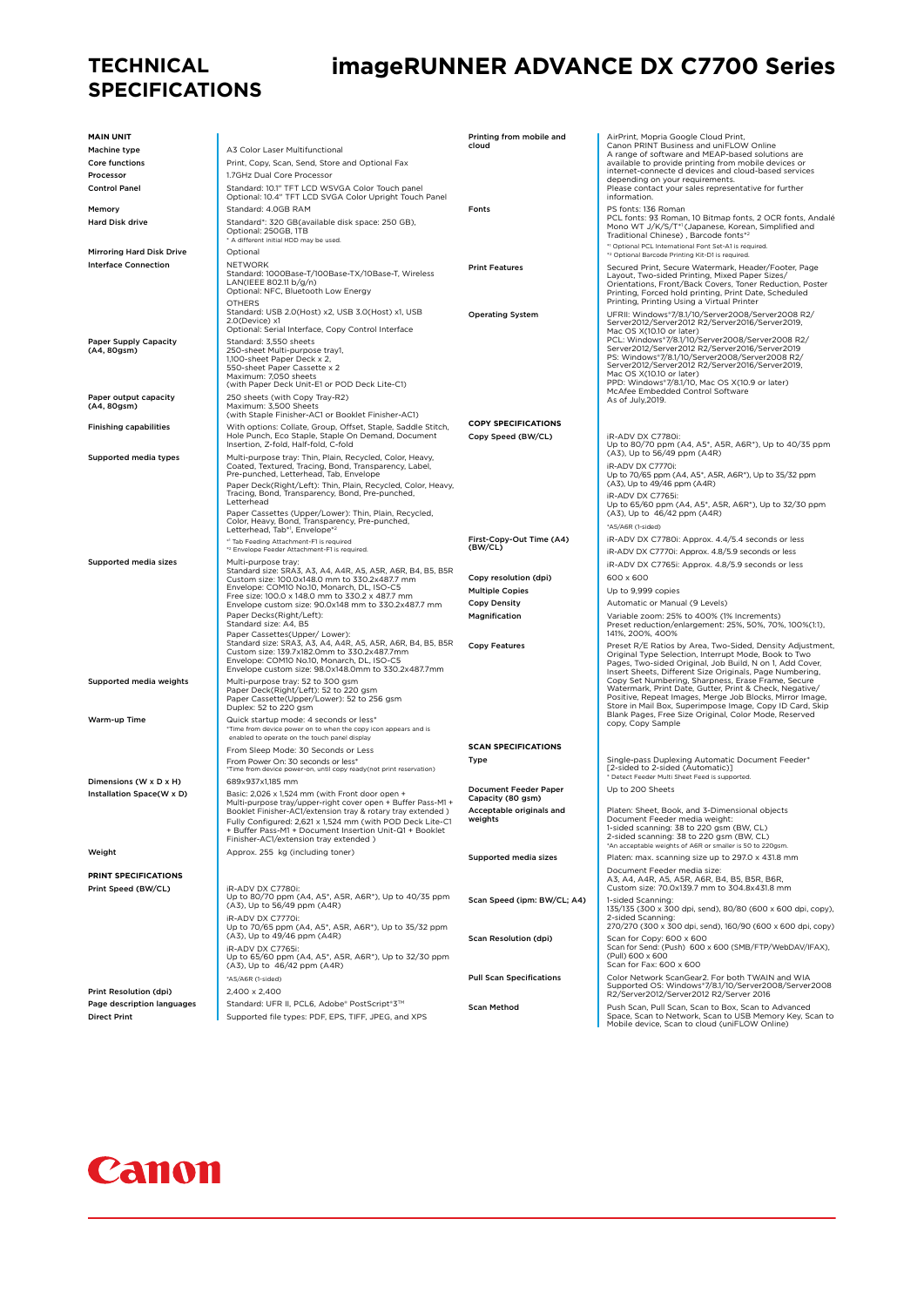#### **TECHNICAL SPECIFICATIONS**

### **imageRUNNER ADVANCE DX C7700 Series**

| <b>SEND SPECIFICATIONS</b><br>Destination    | Standard: E-mail/Internet FAX (SMTP) SMB3.0 FTP                                                                                                                                                                           | <b>Device Security</b>                        | Protecting HDD Data (HDD Data Encryption (FIPS140-2<br>Validated), HDD Data Overwrite Erase, HDD Lock),                                                               |
|----------------------------------------------|---------------------------------------------------------------------------------------------------------------------------------------------------------------------------------------------------------------------------|-----------------------------------------------|-----------------------------------------------------------------------------------------------------------------------------------------------------------------------|
|                                              | WebDAV Mail Box                                                                                                                                                                                                           |                                               | Standard HDD Initialize, Trusted Platform Module (TPM),<br>Job Log Conceal Function, Protecting MFD Software                                                          |
|                                              | Optional: Super G3 FAX, IP Fax                                                                                                                                                                                            |                                               | Integrity, Checking MFD Software Integrity (Verify System                                                                                                             |
| <b>Address Book</b><br>Send resolution (dpi) | LDAP (2,000)/Local(1,600)/Speed dial(200)<br>Push: up to 600x600                                                                                                                                                          |                                               | at Startup, Runtime Intrusion Detection),<br>Comply IEEE2600.2 (Common Criteria Certification) (TBD)                                                                  |
|                                              | Pull: up to 600x600                                                                                                                                                                                                       | Device Management and                         | Administrator Password, Digital Certificate And Key                                                                                                                   |
| <b>Communication protocol</b>                | File: FTP(TCP/IP), SMB3.0 (TCP/IP), WebDAV<br>E-mail/I-Fax: SMTP, POP3                                                                                                                                                    | Auditing                                      | Management, Audit Log, Cooperating with External<br>Security Audit System (Security Information and Event<br>Management), Image Data Logging, Security Policy Setting |
| <b>File Format</b>                           | Standard: TIFF, JPEG, PDF(Limited Color, Compact,<br>Searchable, Apply policy, Optimize for Web, PDF/A-1b,<br>Trace & Smooth, Encrypted, Device Signature, User<br>Signature), XPS(Compact, Searchable, Device Signature, | <b>ENVIRONMENTAL</b><br><b>SPECIFICATIONS</b> |                                                                                                                                                                       |
| <b>Universal Send Features</b>               | User Signature), Office Open XML (PowerPoint, Word)<br>Original Type Selection, Two-sided Original, Book to Two                                                                                                           | <b>Operating Environment</b>                  | Temperature: 10 to 30 °C<br>Humidity: 20 to 80 % RH (Relative Humidity)                                                                                               |
|                                              | Pages, Different-size Originals, Density Adjustment,                                                                                                                                                                      | Power source                                  | iR-ADV DX C7780i: 220-240V 50/60Hz 11A                                                                                                                                |
|                                              | Sharpness, Copy Ratio, Erase Frame, Job Build, Delayed<br>Send, Preview, Job Done Notice, File Name, Subject/                                                                                                             |                                               | iR-ADV DX C7770i/iR-ADV DX C7765i: 220-240V 50/60Hz 10A                                                                                                               |
|                                              | Message, Reply-to, E-mail Priority, TX Report, Original<br>Content Orientation, Skip Blank Pages                                                                                                                          | Power consumption                             | Maximum: Approx. iR-ADV DX C7780i: 2,500 W,<br>iR-ADV DX C7770i/C7765i: 2,000 W<br>Standby: Approx. 119.6 W*1<br>Sleep mode: Approx. 0.9 W*2                          |
| <b>FAX SPECIFICATIONS</b>                    |                                                                                                                                                                                                                           |                                               | *1 Reference value: measured one unit                                                                                                                                 |
| Maximum Number of                            | $\overline{c}$                                                                                                                                                                                                            |                                               | $*2$ 0.9W sleep mode is not available in all circumstances due to certain settings.                                                                                   |
| <b>Connection Lines</b>                      | Super G3: 33.6 kbps                                                                                                                                                                                                       |                                               | Typical Electricity Consumption (TEC)*:                                                                                                                               |
| Modem Speed                                  | G3: 14.4 kbps                                                                                                                                                                                                             |                                               | iR-ADV DX C7780i: (BW): 1.35 kWh<br>iR-ADV DX C7770i: (BW): 1.19 kWh                                                                                                  |
| <b>Compression Method</b>                    | MH, MR, MMR, JBIG                                                                                                                                                                                                         |                                               | iR-ADV DX C7765i: (BW): 1.14 kWh<br>*As per USA Energy Star 3.0                                                                                                       |
| <b>Resolution (dpi)</b>                      | 400x400 (Ultra Fine), 200x400 (Super Fine), 200x200                                                                                                                                                                       | Noise levels (BW/CL)                          | Sound Power Level (LWA,m)                                                                                                                                             |
|                                              | (Fine), 200x100 (Normal)                                                                                                                                                                                                  |                                               | Active(BW): (1-sided)<br>iR-ADV DX C7780i/C7770i/C7765i: 5.1B*, Kv 0.3 B*                                                                                             |
| Sending/Receiving Size                       | Sending: A3, A4, A4R, A5*1, A5R*1, B4, B5*2, B5R*1<br>Receiving: A3, A4, A4R, A5R, B4, B5, B5R                                                                                                                            |                                               | *Reference value: measured only one unit with ISO7779, described with                                                                                                 |
|                                              | *1 Sent as A4<br>* <sup>2</sup> Sent as B4 short                                                                                                                                                                          |                                               | ISO9296:(2017)<br>Sound Pressure (LpAm)                                                                                                                               |
| FAX memory                                   | Up to 30,000 pages (2,000 jobs)                                                                                                                                                                                           |                                               | Bystander's position:                                                                                                                                                 |
| Speed dials                                  | Max. 200                                                                                                                                                                                                                  |                                               | Active (BW/CL) (1-sided)<br>iR-ADV DX C7780i: 57 dB*/56 dB*                                                                                                           |
| Group dials/destinations                     | Max. 199 dials                                                                                                                                                                                                            |                                               | iR-ADV DX C7770i: 56 dB*/56 dB*<br>iR-ADV DX C7765i: 56 dB*/55 dB*                                                                                                    |
| <b>Sequential broadcast</b>                  | Max. 256 addresses                                                                                                                                                                                                        |                                               | Stand-by                                                                                                                                                              |
| Memory backup                                | Yes                                                                                                                                                                                                                       |                                               | iR-ADV DX C7780i/C7770i/C7765i: 36 dB*<br>*2 Reference value: measured only one unit with ISO7779, described with                                                     |
| <b>Fax Features</b>                          | Sender's Name (TTI), Selecting the Telephone Line<br>(when sending fax), Direct Send, Delayed Send, Preview,                                                                                                              |                                               | ISO9296 (2017)                                                                                                                                                        |
|                                              | Job Done Notice, TX Report, Interrupt Transmission,                                                                                                                                                                       | Standards                                     | <b>TBD</b>                                                                                                                                                            |
|                                              | Sequential Broadcasting, Password/Subaddress Sending,<br>Confidential Mailbox, 2 on 1 Log                                                                                                                                 | <b>CONSUMABLES</b>                            |                                                                                                                                                                       |
|                                              |                                                                                                                                                                                                                           | <b>Toner Cartridges</b>                       | C-EXV 52 TONER BK/C/M/Y                                                                                                                                               |
| <b>STORE SPECIFICATIONS</b>                  |                                                                                                                                                                                                                           | <b>Toner Yield</b>                            | C-EXV 52 TONER BK: 82,000 pages                                                                                                                                       |
| Mail Box (Number supported)                  | 100 User Inboxes,<br>1 Memory RX Inbox,                                                                                                                                                                                   | (Estimated @ 5% Coverage)                     | C-EXV 52 TONER C/M/Y: 66,500 pages                                                                                                                                    |
|                                              | 50 Confidential Fax Inboxes                                                                                                                                                                                               | <b>SOFTWARE AND PRINTER</b>                   | For detailed information please visit our website                                                                                                                     |
| <b>Advanced Space</b>                        | Maximum 10,000 Pages (2,000 jobs) Stored<br>Communication Protocol: SMB or WebDAV                                                                                                                                         | MANAGEMENT                                    | https://www.canon-europe.com/business/                                                                                                                                |
|                                              | Supported Client PC: Windows® 8.1/10<br>Concurrent Connections (Max.): SMB:64, WebDAV:3                                                                                                                                   | Tracking and reporting                        | Universal Login Manager (ULM)<br>uniFLOW Online Express*<br>*For more information, please refer to uniFLOW Online Express/uniFLOW                                     |
| Advanced Space available disc<br>space       | Standard:16 GB<br>(With option: max. 480GB.)                                                                                                                                                                              |                                               | Online Technical Datasheets                                                                                                                                           |
| <b>Advanced Space Features</b>               | Authentication for Advanced Space Log-in, Sort Function,<br>Printing a PDF File with a Password, imageWARE Secure                                                                                                         | Remote management tools                       | iW Management Console<br>eMaintenance<br>Content Delivery System                                                                                                      |
|                                              | Audit Manager Support, Search, File Preview, Authentication<br>Management, Open to public, URI TX, Backup/Restore                                                                                                         | <b>Scanning software</b>                      | Network ScanGear                                                                                                                                                      |
|                                              |                                                                                                                                                                                                                           | <b>Optimisation tools</b>                     | Canon Driver Configuration Tool                                                                                                                                       |
| <b>SECURITY SPECIFICATIONS</b>               |                                                                                                                                                                                                                           |                                               | NetSpot Device Installer                                                                                                                                              |
| <b>Authentication and Access</b>             | Standard:                                                                                                                                                                                                                 | Platform                                      | MEAP (Multifunctional Embedded Application Platform)                                                                                                                  |
| Control                                      | User Authentication (Picture Login, Picture and PIN Login,<br>Card Login, Username and Password Login, Function Level                                                                                                     | <b>Document Administration</b>                | Kofax Power PDF                                                                                                                                                       |
|                                              | Login, Mobile Login), Department ID Authentication<br>(Department ID and PIN Login, Function Level Login)                                                                                                                 | <b>FIERY PRINT CONTROLLER</b>                 |                                                                                                                                                                       |
|                                              | uniFLOW Online Express (PIN Login, Picture Login, Picture                                                                                                                                                                 | SPECIFICATIONS (EMBEDDED)                     |                                                                                                                                                                       |
|                                              | and PIN Login, Card Login, Card and PIN Login, Username<br>and Password Login, Department ID and PIN Login, Function                                                                                                      | Optional/Standard                             | Optional                                                                                                                                                              |
|                                              | Level Login), Access Management System (Access Control)                                                                                                                                                                   | Name<br>Print Resolution (dpi)                | imagePASS-N2 V1.1 (Embedded)<br>1200 x 1200, 600 x 600                                                                                                                |
| <b>Document Security</b>                     | Print Security (Secure Print, Encrypted Secure Print, Forced<br>Hold Printing, uniFLOW Secure Print*1),                                                                                                                   | Page Description Language(s)                  | Adobe PS3, PCL6                                                                                                                                                       |
|                                              | Receive Data Security (Confidential Fax Inbox Forwarding<br>Received Documents Automatically),                                                                                                                            | Memory                                        | 4GB (1 x 4GB)                                                                                                                                                         |
|                                              | Scan Security (Encrypted PDF, Device Signature PDF/XPS, User                                                                                                                                                              | <b>Hard Disk Drive</b>                        | 500 GB SATA                                                                                                                                                           |
|                                              | Signature PDF/XPS, Adobe LiveCycle® Rights Management<br>ES2.5 Integration), BOX Security (Mail Box Password Protected,                                                                                                   | <b>Processor Speed</b>                        | Intel Pentium G4400 (3.3 GHz)                                                                                                                                         |
|                                              | Advanced Space Access Control), Send Data Security (Setting<br>for requesting password input per transmission, Restricted                                                                                                 | System                                        | <b>FS350</b>                                                                                                                                                          |
|                                              | E-mail/File send functions, Confirming FAX number, Allow/                                                                                                                                                                 | Fonts                                         | PS: 138 Fonts<br>PCL: 113 Fonts                                                                                                                                       |
|                                              | Restrict Fax Driver Transmissions, Allow/Restrict Sending from<br>History, S/MIME Support), Scan Lock (QR code), Document<br>Tracking (Secure Watermark)                                                                  | <b>Supported Operating Systems</b>            | Windows® 7 64 bit/Windows 8.1 64 bit/Windows10 64 bit/<br>Windows Server 2008 R2 64 bit only/Windows Server 2012                                                      |
| <b>Network Security</b>                      | *1 Requires uniFLOW Online / uniFLOW<br>TLS 1.3. IPSec. IEEE802.1X authentication. SNMP V3.0. Firewall                                                                                                                    |                                               | 64 bit only (Only Printer driver support)/ Windows Server<br>2012 R2 64 bit only/Windows Server 2016 R2 64 bit only/                                                  |
|                                              | Functionality (IP/MAC Address Filtering), Dual Network<br>Support (Wired LAN/Wireless LAN, Wired LAN/Wired LAN),                                                                                                          |                                               | MAC OS (10.11, 10.12, 10.13, 10.14)                                                                                                                                   |
|                                              | Disabling Unused Functions (Enabling/Disabling Protocols/                                                                                                                                                                 | Interface                                     | 2 x Ethernet (1000Base-T/100Base-TX/10Base-T), USB3.0 x<br>2 (Rear), USB2.0 x 4 (Rear)                                                                                |
|                                              | Applications, Enabling/Disabling Remote UI, Enabling/<br>Disabling USB Interface), Communication Line Separation<br>(G3 FAX, USB Port, Advanced Space, Scan and Send -Virus                                               | Network protocols                             | TCP/IP (FTP, SMTP, POP, HTTP, SNMP, LDAP, SLP, SMB,<br>LPD, IPP, WS-Discovery, Bonjour, Direct Mobile Printing,                                                       |
|                                              | Concerns for E-mail Reception)                                                                                                                                                                                            |                                               | Port9100, SNTP, 802.1X, DHCP, DNS, NTP)                                                                                                                               |
|                                              |                                                                                                                                                                                                                           | <b>Direct Print</b><br><b>VDP</b>             | PDF1.7, EPS, TIFF6, JDF1.4/JMF(Optional)<br>FreeForm v1, v2.1                                                                                                         |
|                                              |                                                                                                                                                                                                                           |                                               |                                                                                                                                                                       |

Fiery Print Controller Standard Features Fiery Command WorkStation 6/Paper Catalog/Fiery Spot-On/ Fiery Remote Scan/Fiery Hot Folders & Virtual Printers

## Canon